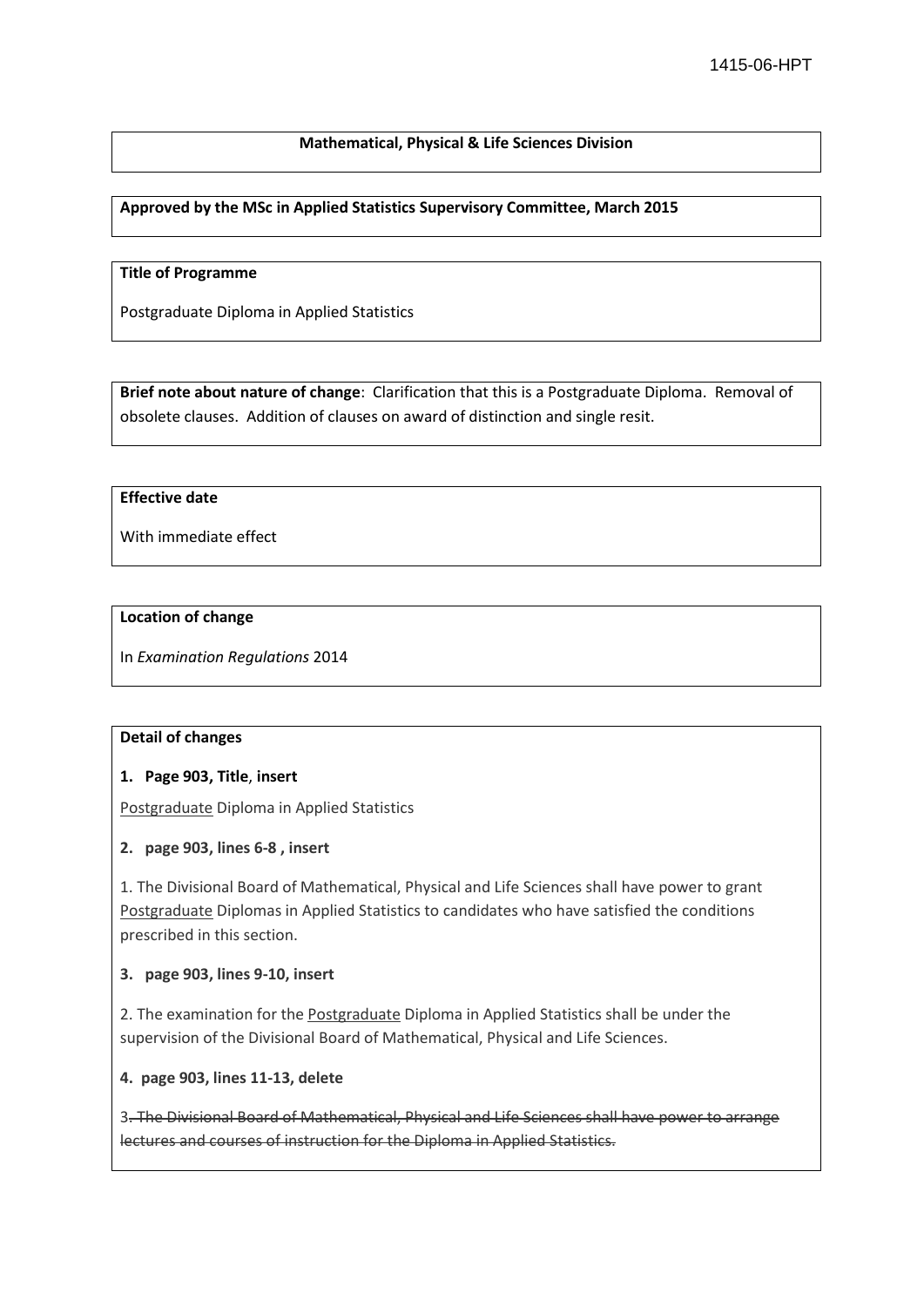# **5. page 903, line 14-16, renumber**

4. 3. Subject to the provisions of this section, any member of the University may be admitted to the course and to the examination who has obtained the leave of the Divisional Board of Mathematical, Physical and Life Sciences, provided that

# **6. page 903, lines 24-28, renumber**

5. 4. Applications for leave under the preceding clauses shall be sent to the Registrar through the head or tutor of the society to which the applicant belongs or desires to belong. The board shall have power to determine the character and length of a course of study to be followed by the applicant before he may be admitted to the examination.

## **7. page 903, lines 29-36, Renumber and replace text**

6. 5. On admitting an applicant as a candidate for the postgraduate diploma, the board shall appoint a supervisor who shall direct and superintend the work of the candidate.

The supervisor shall submit send a report on the progress of the candidate to the board at the end of each term (except the term in which the student enters for the examination) and at any other time when the board so requests or he the supervisor believes it expedient. In particular he the supervisor shall inform the board at once if he or she is of the opinion that a student is unlikely to reach the standard required for the postgraduate diploma. The Registrar shall send a copy of each report by the supervisor to the student's society.

# **8. page 903, lines 37-41 and page 904, lines 1-6, Renumber and insert**

7. 6. After admission as a Postgraduate Diploma Student, a candidate must have kept statutory residence and pursued a course of study at Oxford for at least three terms before taking the examination, provided that a candidate for the Degree of Master of Science (Applied Statistics) may, with the approval of the Divisional Board of Mathematical, Physical and Life Sciences, transfer to the status of a Student for the Postgraduate Diploma in Applied Statistics not later than the last day of Hilary Term in the year in which the written examination is to be taken, in which case the date of his or her admission as a Student for the Degree of Master of Science shall be reckoned as the date of his or her admission as a postgraduate diploma student; time spent outside Oxford during term as part of an academic programme approved by Council shall count towards residence for the purpose of this clause.

# **9. page 904, lines 7-9, renumber and insert**

8. 7. A Student reading for the postgraduate diploma who is not a graduate of the University may wear the same gown as that worn by Students for the Degree of Doctor of Philosophy.

### **10. page 904, line 10, renumber, delete and insert**

9. 8. The examiners may award a distinction to a candidate for the diploma for excellence in the whole examination. Candidates who have initially failed any element of assessment shall not normally be eligible for the award of distinction.